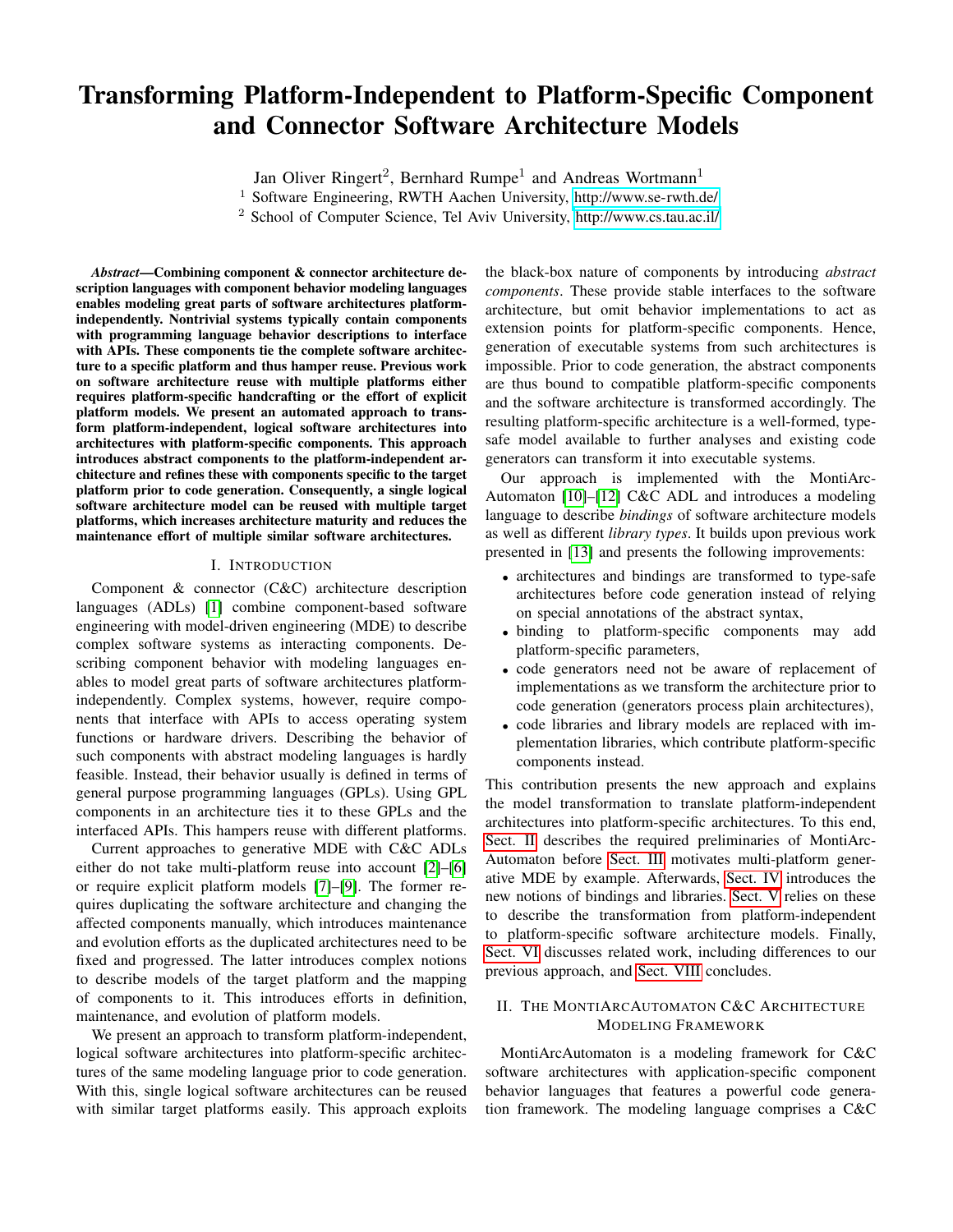ADL [\[11\]](#page-5-9), embeds a component behavior modeling language based on  $IO^{\omega}$  automata [\[11\]](#page-5-9), and uses UML/P class diagrams [\[14\]](#page-5-10) to model data types. It describes logically distributed software architectures in which components perform computations and connectors regulate communication. Components are black-boxes with stable interfaces of typed, directed ports and are either atomic or composed. Atomic components contain a component behavior description, either as a model of an embedded language [\[12\]](#page-5-6), or as a reference to a GPL artifact. Composed components contain a hierarchy of subcomponents and their behavior emerges from subcomponent interaction. Components do not reveal whether they are composed or atomic or whether they feature a behavior model.

MontiArcAutomaton distinguishes component types from their instantiation and supports component configuration parameters. Component types define the interface and subcomponents of all their instances. Configuration parameters resemble constructors from object-oriented programming and serve component instantiation. Their arguments are passed by the containing component type. Component types may extend other component types and inherit their interfaces and component configuration parameters. Inheriting types may introduce new ports and configuration parameters. Atomic component types may extend composed component types and vice versa. Each atomic component type without behavior model is tied to a GPL behavior implementation - either via naming convention or explicit reference. Architecture models are parsed by MontiArcAutomaton, checked for wellformedness, and transformed into executable systems using generators for Java, Mona, and Python [\[10\]](#page-5-5), [\[12\]](#page-5-6).

## III. EXAMPLE AND PROBLEM STATEMENT

<span id="page-1-0"></span>Reusing the commonalities of C&C software architectures for multiple similar systems facilitates efficient modeling. Consider two robots for exploration of unknown areas: one cheap and for indoor educational purposes, the other expensive and rugged for outdoor missions. Both feature different sets of sensors to detect obstacles, actuators to propel two parallel motors, and a navigation to control the robot based on the sensors' inputs. The platform-independent base software architecture for such a robot is depicted in [Fig. 1.](#page-1-2) It comprises a composed component type Explorer that declares three subcomponents col, dist, and ui for sensors, a navigation controller ctrl, and two subcomponents left and right to access the parallel motors. The latter are of composed component type ValidatedMotor which itself declares two subcomponents val and motor to validate inputs and access motor drivers. The subcomponent declarations (SCDs) of left and right parametrize their respective motor SCDs with argument 100 as the component type Motor requires an integer as configuration parameter.

The behaviors of component types Controller and Validator are modeled platform-independently with automata. Depending on the actual platform properties, the GPL behavior implementations of component types Color, Distance, HRI, and Motor differ. Therefore, they are



<span id="page-1-2"></span>Fig. 1. C&C software architecture using abstract component types for different realizations of exploration robots. Port names and types are omitted for readability.

declared *abstract* which prevents ties to platform-specific GPL behavior implementations. Reusing this software architecture with both platforms demands for integration of proper behavior implementations for subcomponent declarations of abstract component types. To achieve this under reuse of the existing code generators the following is required:

- R1 Additional parametrization: platform-specific components might require additional configuration, such as the hardware port a sensor is connected to. Introducing this information to the base software architecture would tie it to specific platforms again. Hence, it may not be defined within the platform-independent software architecture.
- R2 Behavior decomposition: Realizations of platformspecific components might be arbitrary complex and thus their decomposition is desired.
- R3 Architecture validity: The resulting platform-specific architecture must be a valid MontiArcAutomaton model, hence the platform-specific behavior implementations for abstract component types must be compatible to the abstract component types' interfaces.
- R4 Code generator compatibility: Retaining compatibility with existing code generators [\[10\]](#page-5-5), requires integration to be performed completely prior to code generation and may not rely on generator specifics.

Exploiting the black-box nature of components to conceive subcomponent declarations of abstract component types as architecture extension points allows to fulfill these requirements with minor effort.

## <span id="page-1-1"></span>IV. BINDING PLATFORM-INDEPENDENT COMPONENTS

Our approach allows the development of logical, platformindependent architectures and their transformation to platformspecific ones by binding abstract SCDs to platform-specific component types. To this effect, the architecture modeler describes extension points for different platforms by using abstract component types from respective *model libraries*. Afterwards, she selects or develops proper *implementation*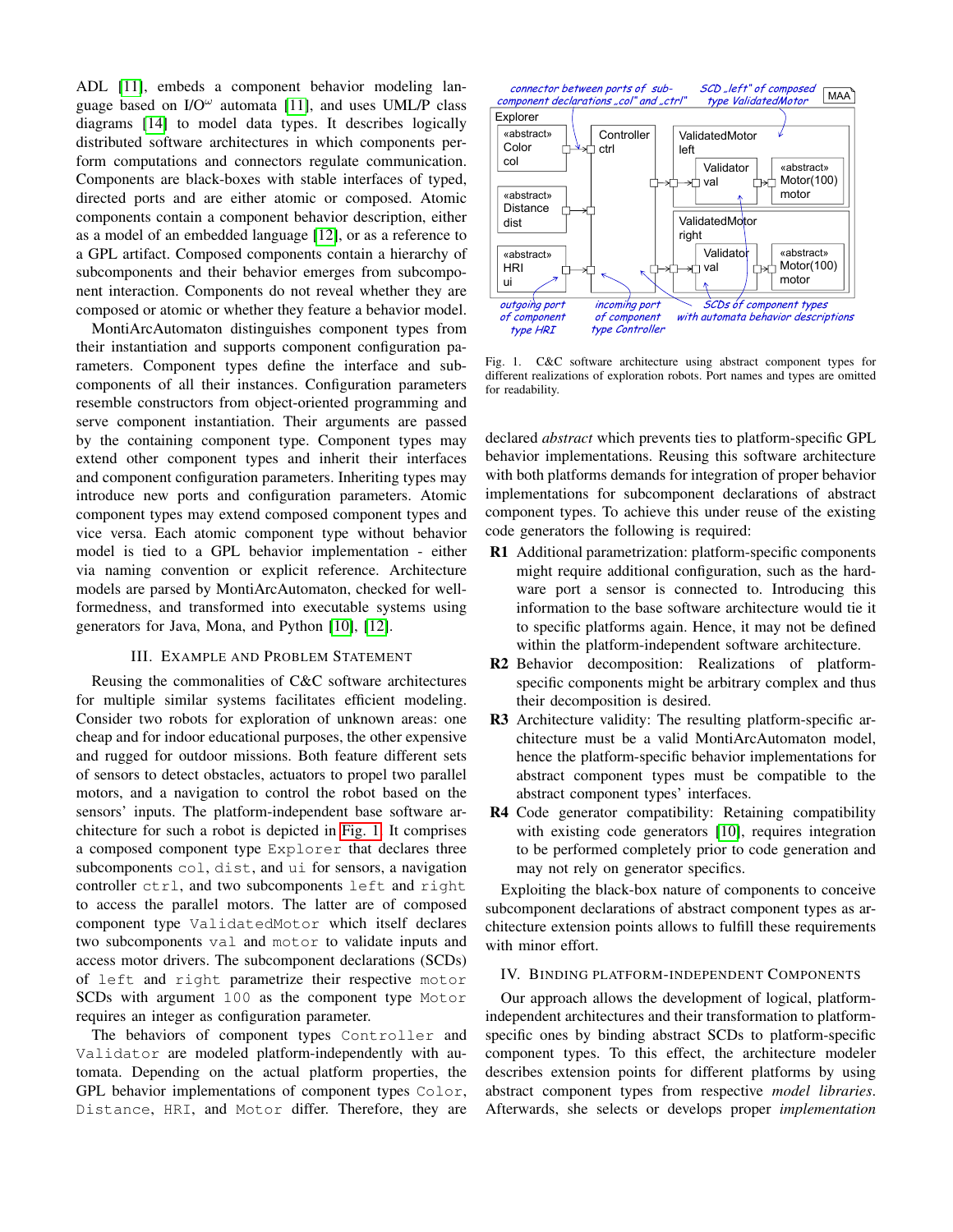

<span id="page-2-0"></span>Fig. 2. Excerpt of the model library SenseActModels and the corresponding implementation library NXTLejos for NXT robots.

*libraries* that provide platform-specific realizations of the abstract component types. Modeling the *application configuration*, she defines how the SCDs of abstract types should be bound. Finally, MontiArcAutomaton processes the platformindependent software architecture, library components, application configuration model, and transforms the software architecture into a platform-specific model - without abstract components - according to the bindings. From this model, an executable system is generated.

Abstract component types are atomic and may not contain a behavior description, i.e., they are component interfaces with ports and configuration parameters. This follows the idea of abstract classes in object-oriented software engineering: they can be used during design time to describe properties expected from possible implementations, but they need to be extended and bound prior to code generation. To model a platformindependent software architecture, the abstract component types are imported from model libraries. Thus, a platformindependent software architecture may contain composed component types, atomic component types with behavior models, and abstract component types - all of which may use platformindependent data types only. Hence, the complete architecture is independent of GPLs and platforms.

Similarly to software architectures, model libraries may only contain composed component types, component types with behavior model, abstract component types, and data types. This ensures that model libraries are platform-independent and consequently that the importing software architectures remain platform-independent as well. Abstract component types of model libraries are realized via extension by platform-specific component types of implementation libraries, which may also contain platform-specific data types. [Fig. 2](#page-2-0) illustrates the relation between abstract and platform-specific component types in the context of their libraries: The model library SenseActModels contains abstract component types for sensors and actuators as well as class diagrams describing the required data types. The implementation library NXTLejos contains the platform-specific component types NXTColor

and NXTMotor, which extend the abstract component types Color and Motor, respectively. Similarly, NXTHRI and NXTUltraSonic extend the component types HRI and Distance of [Fig. 1](#page-1-2) assumed in SenseActModels. The NXTMotor also introduces a new configuration parameter of type Port that describes the physical port the motor's hardware is connected to. This type is specific to the NXT platform and thus not part of the abstract Motor interface but provided by NXTLejos instead. Component types for different platforms might require other configuration and thus extend Motor differently.

Implementation libraries are referenced by bindings defined in *application configuration models* [\[13\]](#page-5-7). These models describe how abstract SCDs will be bound before code generation. Such models reference a single software architecture and contain a set of *bindings*. These map the architecture's abstract SCDs to platform-specific, parametrized component types, such that the bound component types inherit from the SCD's component type and that the arguments match the bound component type's parameters. Hence, platform-specific parameters are part of the bound component type and the application configuration, but not of the platform-independent software architecture.

<span id="page-2-1"></span>

|                                                               | ApplicationConfiguration |
|---------------------------------------------------------------|--------------------------|
| i <i>import</i> NXTLejosActuators.*;                          |                          |
| 2 application NXTExplorerApp for Explorer {                   |                          |
| <b>bind</b> col to NXTColor (Port.A);<br>$\mathbf{3}$         |                          |
| <b>bind</b> dist to NXTUltraSonic (Port.B);<br>$\overline{4}$ |                          |
| bind ui to NXTHRI;<br>$\sim$                                  |                          |
| <b>bind</b> left.motor <b>to</b> NXTMotor(Port.C);<br>6       |                          |
| <b>bind</b> right.motor to NXTMotor(Port.D);<br>$\tau$        |                          |
|                                                               |                          |

Listing 1. The application configuration NXTExplorerApp binds the abstract SCDs of architecture Explorer [\(Fig. 1\)](#page-1-2) to platform-specific, parametrized types of NXTLejos.

Listing [1](#page-2-1) illustrates the application configuration model NXTExplorerApp. It imports the implementation library NXTLe jos (l. 1) before it declares its name and references the platform-independent software architecture Explorer (l. 2). Afterwards, it contains five bindings (l. 3-7) that describe how the abstract SCDs of Explorer should be replaced. Please note that the bindings for left.motor and right.motor  $(11. 6-7)$  do not repeat the argument 100 passed to both Motor instances via their containing components [\(Fig. 1\)](#page-1-2). Redefining arguments of the software architecture is prohibited and application configurations may define arguments for the platformspecific, bound component types only. Missing arguments are derived from the architecture and applied automatically.

With the libraries SenseActModels and NXTLejos and application configuration NXTExplorerApp, the platformindependent Explorer architecture can be transformed into the platform-specific software architecture depicted in [Fig. 3.](#page-3-1) Here, the abstract component types used to describe the sensors and actuators have been bound to their platformspecific counterparts from the library NXTLejos and the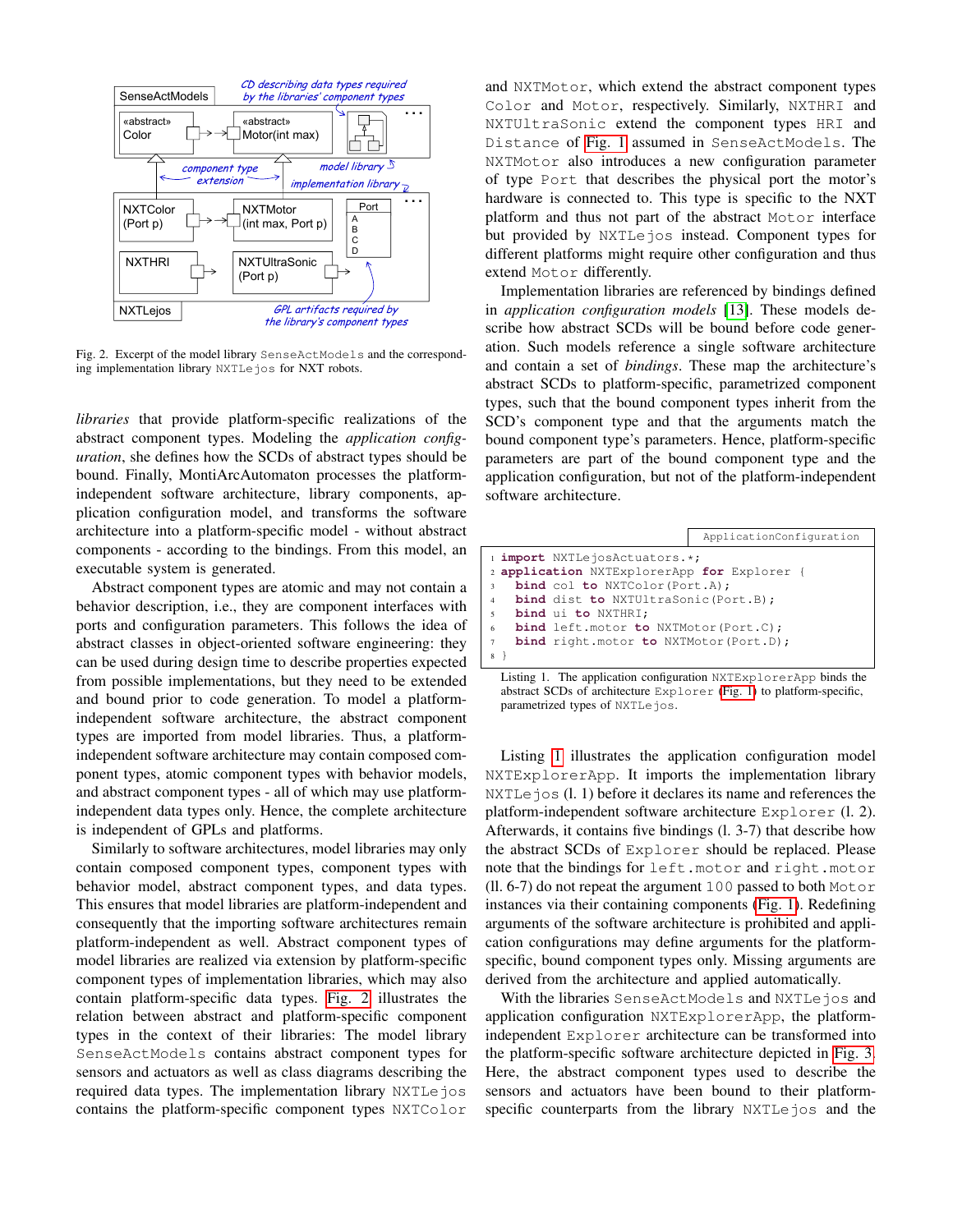

<span id="page-3-1"></span>Fig. 3. NXT-specific architecture NXTExplorer with bound SCDs using platform-specific component arguments.

arguments defined in the application configuration model have been applied. With different implementation libraries and additional bindings, the Explorer software architecture can be used with multiple target platforms. Mapping SCDs to component types and with platform-specific configuration parameters entails the following, updated, notion of bindings: a *binding* is a mapping from an abstract SCD to a parametrized, platform-specific component type such that this type and its parameters are applied to the SCD. As such, it consists of a source, which identifies a SCD in the architecture's hierarchy to be replaced, and of a target, which describes how it is to be replaced. The latter consists of a platform-specific component type and configuration arguments.

A binding for a MontiArcAutomaton software architecture A is a tuple  $(s, T(a_0, \ldots, a_n))$ , where:

- $s$  is a qualified name in  $A$  that identifies a subcomponent declaration of abstract component type  $T_s$  with configuration parameters  $p_0, \ldots, p_k$ ,
- $T$  is a platform-specific MontiArcAutomaton component type that inherits from  $T_s$  and possibly adds configuration parameters  $p_{k+1} \ldots, p_n$ , and
- $a_0, \ldots, a_n$  is a list of configuration arguments, such that  $a_i$  is of parameter type  $p_i$ .

Each element of  $s = s_0 \dots s_m$  refers to a unique SCD name starting from A (MontiArcAutomaton prohibits multiple SCDs of the same name in the same composed component [\[15\]](#page-5-11)). Examples of valid names in the software architecture depicted in [Fig. 1](#page-1-2) are col, left.val, and right.motor. We write a binding  $(s, T(a_0, \ldots, a_n))$  as  $s \to T(a_0, \ldots, a_n)$ .

This notion of bindings enables to add platform-specific arguments to the resulting software architecture without tying the platform-independent base architecture to target platform properties (Req. R1). Furthermore, bindings may map abstract SCDs to composed component types. Hence, complex platform-specific behavior can be expressed by multiple interacting components (Req. R2).

Given the software architecture depicted in [Fig. 1](#page-1-2) and the libraries illustrated in [Fig. 2,](#page-2-0) the bindings col  $\rightarrow$  NXTColor(), left.motor  $\rightarrow$ 

NXTMotor(10, Port.A), and right.motor NXTMotor(10,Port.B) are valid bindings: the SCDs exist, the bound component types inherit from the SCDs abstract component types, and the arguments match. The following section describes how bindings are applied to a software architecture.

## V. BINDING TRANSFORMATION

<span id="page-3-0"></span>Bindings are defined in application configuration models (cf. [Lst. 1\)](#page-2-1) that are processed by MontiArcAutomaton prior to code generation. These models are checked for wellformedness to ensure each bound SCD is abstract, bound exactly once, the component it is bound to extends the SCD's component type, and the passed arguments are valid. Nevertheless, bindings bind abstract SCDs – not component types – to platform-specific types and binding a SCD of a specific type differently is desirable and supported. Naively, this entails a component type with a single SCD of different component types – which conflicts with the notion of types in MontiArcAutomaton. Our binding transformation resolves these conflicts.

MontiArcAutomaton requires that SCD motor of component type ValidatedMotor has the same type in each instance of ValidatedMotor. [Fig. 4](#page-4-1) illustrates this with an excerpt of component type Explorer that shows the subcomponent declaration left and right of component type ValidatedMotor after applying the bindings left.motor  $\rightarrow$  NXTMotor(10, Port.A) and right.motor  $\rightarrow$  ROSMotor(10, Port.B), where ROSMotor is a component type applicable to be bound to right.motor. Afterwards, the component type ValidatedMotor is supposed to have a SCD motor of type NXTMotor (via ValidatedMotor left) and a SCD motor of type ROSMotor (via ValidatedMotor right). This naive transformation makes the type ValidatedMotor and with it the complete architecture invalid. We denote such type inconsistencies as *clashes*: There is a clash between two bindings  $b_0 \dots b_n \to T_b (a_{b_1}, \dots, a_{b_x})$ and  $c_0 \dots c_m \rightarrow T_c(a_{c_1}, \dots, a_{c_y})$  if they bind a SCD of a common parent component type to different component instantiations, i.e., SCDs  $b_{n-1}$  and  $c_{m-1}$  have the same type,  $b_n$  and  $c_m$  have the same name but  $T_b \neq T_c$ .

Desired bindings might clash and resolution prior to applying bindings is crucial to the resulting software architecture's validity. The following procedure takes care of clashes by replacing the types of all SCDs with new, unique types. To apply bindings, it conducts a breadth-first search through the component hierarchy defined by the root component type. During this search, the types and arguments of bound SCDs are replaced according to the bindings, i.e., bound. The types of unbound SCDs are replaced by copies of their original types with new and unique names to prohibit clashes. The corresponding procedure is depicted in [Lst. 2.](#page-4-2)

Given a root component and a set of bindings, the procedure BIND visits all SCDs and either binds these according to the bindings or replaces their type with a new, unique type based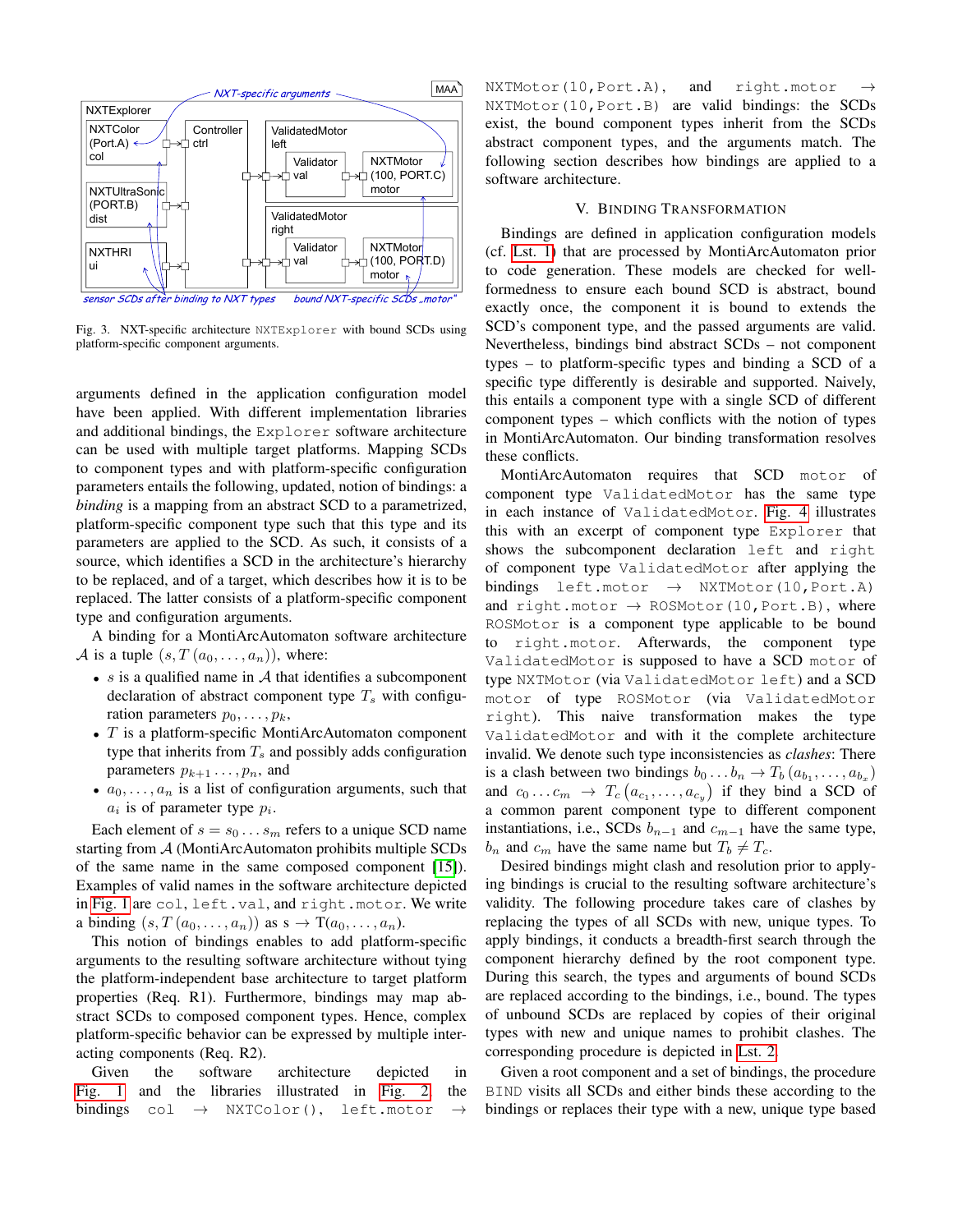

<span id="page-4-1"></span>Fig. 4. Example for a clash between the two bindings left.motor → NXTMotor(10,Port.A) and right.motor  $\rightarrow$  ROSMotor(10, Port.B), which our transformation resolves.

<span id="page-4-2"></span>

Listing 2. The procedure BIND replaces the types of all SCDs with either bound types or new, unambiguous types.

on the original one. To this effect, the procedure utilizes a stack of tuples of names and component types. Initially the stack contains only the empty qualified name and a copy of the architecture's root component (ll. 2-4). The copy's type name is ensured to be unique by function uniqueCopy(). Afterwards it iterates over the stack's tuples and (ll. 5-14) inspects every SCD of the currently visited component type (such as ValidatedMotor). The qualified name q is updated with the current prefix and concatenated with the actual SCD's name using a ternary operator (l. 8, for instance to left.val) and it is checked whether a binding for the SCD indicated by  $p$  exists  $(1, 9)$ . If a binding exists, the type and the arguments of the actual SCD are changed accordingly (ll. 10- 11). As the replaced SCD's type must be abstract (and hence atomic) and the replacing component type must be platformspecific (it may be composed but not contain abstract SCDs), visiting the bound new component type is not necessary. In case there is no binding for the actual SCD, its type is set to a unique (in terms of its name) copy of itself (ll. 13-14). Finally, the currently updated hierarchy, as defined by newRoot, is returned (l. 15) for further analyses and code generation.

This procedure can be performed prior to any code generation and returns a valid MontiArcAutomaton software architecture (Req. R3) that describes the platform-specific architecture completely. Hence, the architecture can be processed by existing code generators without need for modifications (Req. R4). The procedure prohibits clashes but produces new component type definitions (l. 3 and l. 13) for each nonabstract subcomponent declaration. The number of new component types is thus bound by the number of subcomponent declarations. Whether this influences the number of artifacts in the generated system however depends on the employed code generators and their translation from component types to artifacts.

#### VI. RELATED WORK

<span id="page-4-0"></span>The presented approach is related to our previously introduced approach, deployment modeling, and other ADLs.

Our previous approach [\[13\]](#page-5-7) relied on exchanging behavior implementation GPL artifacts instead of component types. Consequently, it could not produce software architecture models employing with different platform-specific component types. The architectures' components referenced to different behavior GPL artifacts instead. This prohibited to introduce new arguments to SCDs. Exploiting the notion of component inheritance lifts bindings completely to model level and enables such arguments while retaining a type-safe architecture. Handling references to different behavior GPL artifacts is no concern for code generators anymore and with code libraries, the library property models of [\[13\]](#page-5-7) have become obsolete as well. These models described which abstract component types the contained behavior implementations belong to and identified the required run-time system (the GPL machinery required to enable system execution [\[12\]](#page-5-6)). Now both is made explicit in the component types via inheritance and a new component property. Hence, libraries can also contain platform-specific component types for multiple run-time systems.

Bindings are related to deployment of C&C architectures to specific platforms [\[9\]](#page-5-4), [\[16\]](#page-5-12), but differ in the level of abstraction: deployment maps components to elements of the participating platforms and thus requires explicit platform models. Additionally, deployment may consider proper code generation for specific target platform elements, proper realization of connectors between physically distributed components, or mechanical and electrical properties of the target platforms. This imposes platform expertise on the application modeler.

The xADL [\[17\]](#page-5-13) encourages including implementation details in component models. While omitting this allows describing platform-independent architectures, we are unaware of any similar pre-generation transformation. Relations to other ADLs and "abstract platforms" of MDA [\[7\]](#page-5-3) are discussed in [\[13\]](#page-5-7).

#### VII. DISCUSSION

Application configuration models specify single bindings per SCD. For large architecture this is inconvenient, but can easily be solved by binding abstract component types and calculating the actually affected SCDs. This however is only part of improving the application configuration modeling language: additional features under consideration are conditional